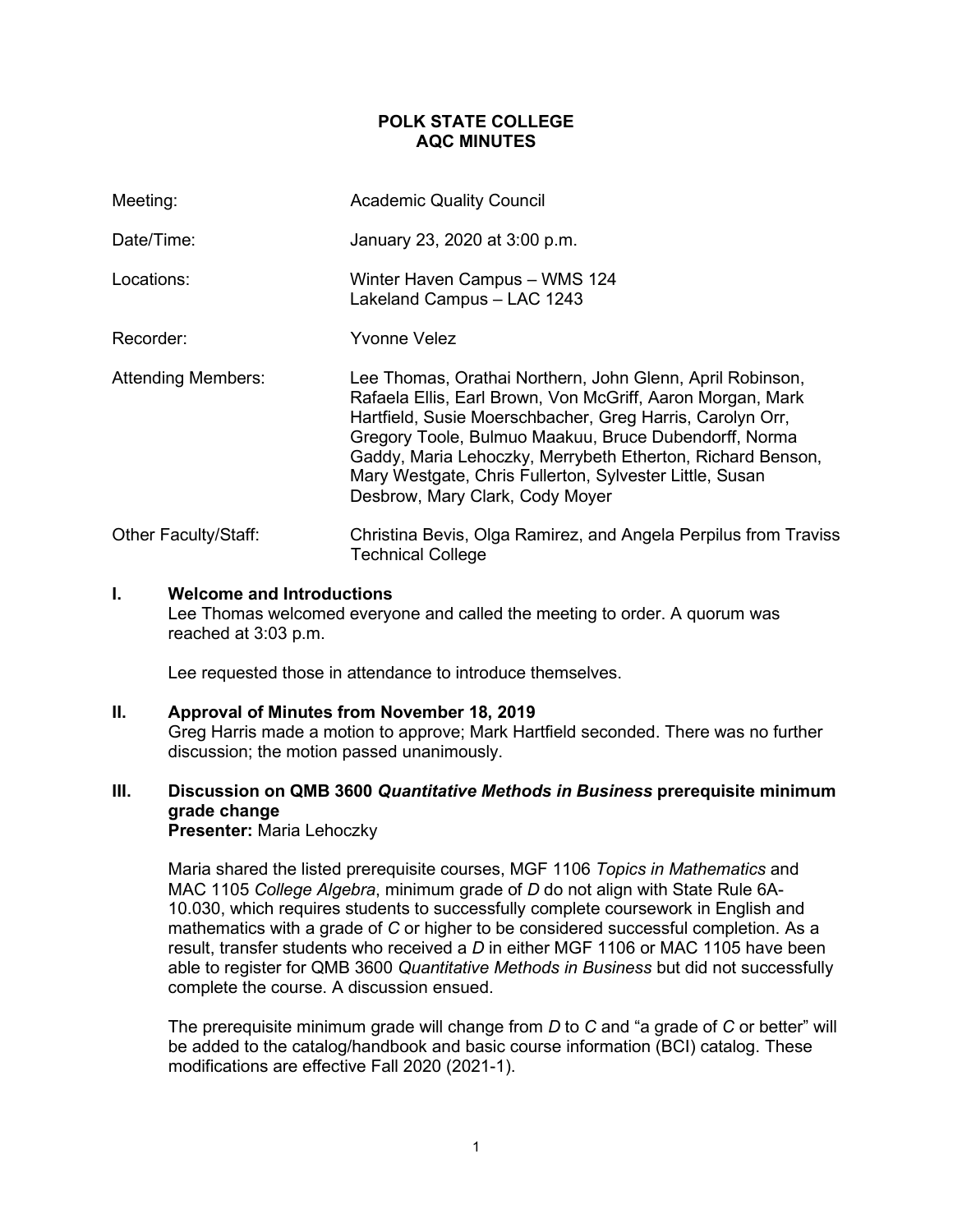Sylvester Little made a motion to approve; Mary Westgate seconded. There was no further discussion; the motion passed unanimously.

# **IV. – VI. New Program:** *Surgical Technology, AS*

**New Courses**: STS 2360 – *Professional Skills for the Surgical Technologist*; STS 9999 – *Surgical Technology Block Credit*

**Presenters**: Orathai Northern; Nadena Everson-Lovett and Christina Bevis from Traviss Technical College

Orathai Northern requested to amend the list of presenters as Olga Ramirez and Angela Perpilus were in attendance on behalf of Nadena Everson-Lovett. Orathai reported to the committee that the local healthcare community in Polk County has a need for Certified Surgical Technologists. The number of jobs is expected to grow by 12.2% by 2026. The Accreditation Review Council on Education in Surgical Technology and Surgical Assisting (ARC/STSA) has mandated that all Surgical Technology programs must award a minimum of an associate degree by August 1, 2021 to qualified students to be eligible to sit for the national certification examination given by the National Board of Surgical Technology and Surgical Assisting (NBSTSA) administered at Traviss Technical College.

Traviss Technical College has had a successful, accredited Surgical Technology Program and would like to continue offering individuals an opportunity to pursue this career path. In light of this mandate from ARC/STSA, Polk State College and Traviss Technical College have developed an articulation agreement to create a pathway for students to complete the technical coursework in Surgical Technology at Traviss and earn an Associate in Science degree in Surgical Technology from Polk State College. This articulation agreement outlines details related to admission requirements, admission processes, the program of study, the program progression, the articulation of credit, the financial considerations, each partner's responsibilities, and data sharing processes.

Eastern Florida State College offers an Associate in Science in Surgical Technology Services program, and other institutions in the Florida College System are working with their respective technical colleges to address this accreditation mandate.

New Courses:

- STS 2360 *Professional Skills for the Surgical Technologist* one-credit course is designed to introduce the Surgical Technology student to the field and includes curriculum about the legal essentials of healthcare. The course also prepares the student to seek work in an operating room.
- STS 9999 *Surgical Technology Block Credit* (42-credits) will be used to award articulated credit toward the Associate in Science in Surgical Technology degree after the technical courses at Traviss Technical College have been completed.

Christina Bevis, instructor from Traviss Technical College, shared the certificate program in Surgical Technology requires the completion of 1330 clock hours and takes 11 months to complete, July – June. The Surgical Technology Program at Traviss Technical College has 100% participation rate in program graduates taking the NBSTSA Exam and a 92.8% pass rate for the graduating class of 2018. According to the Association of Surgical Technologist (AST), Florida's 2019 average wage is \$21.58, and the projected employment growth is 9% from 2018 to 2028. Five hospitals participate in the clinical